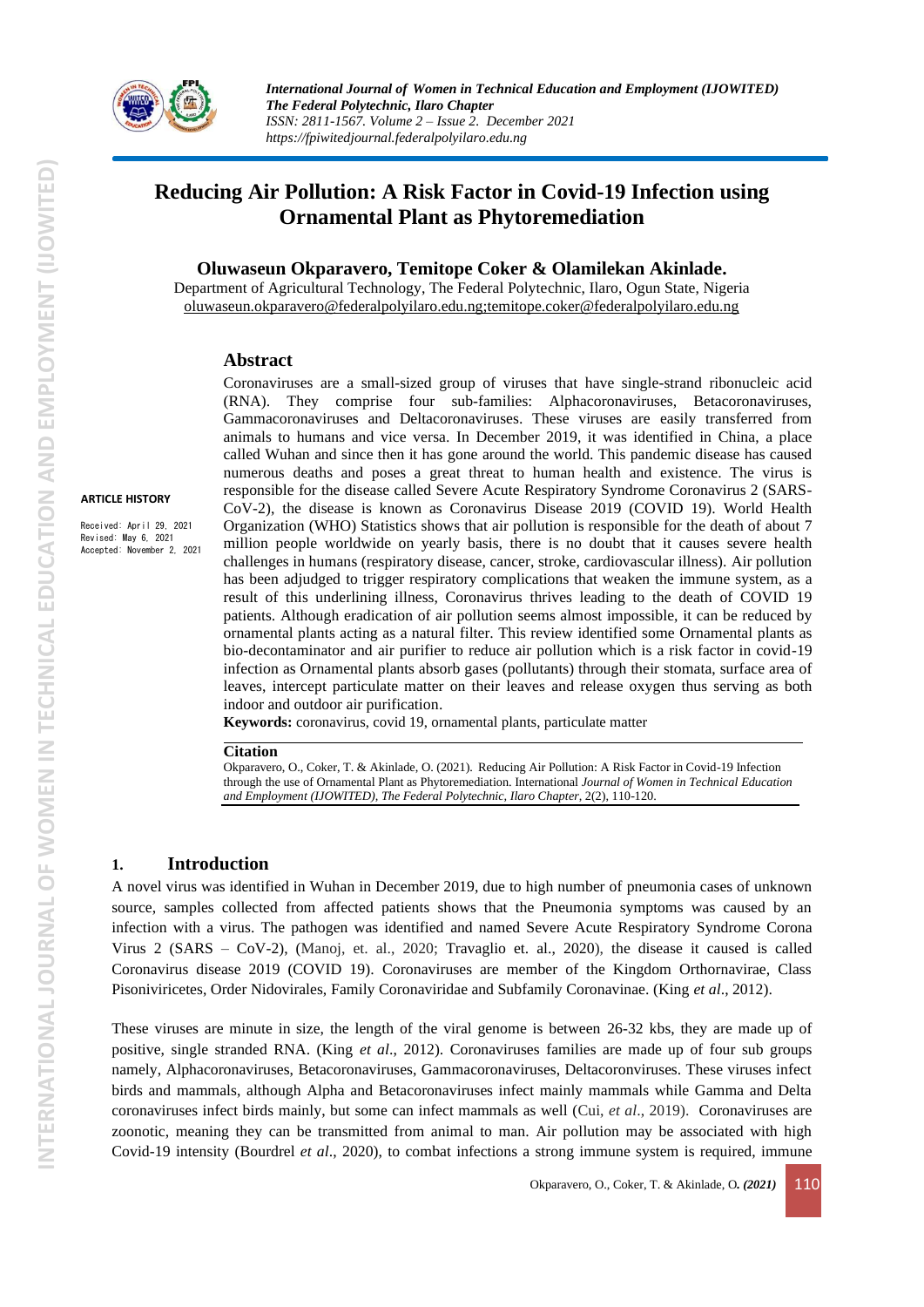

defences are being weakened as a result of air pollution (Mary Prunicki, 2020), when an individual is infected with this virus and the immune system is weakened it might worsen the condition of the individual.

Air pollution can be defined as existence of harmful substance in the atmosphere that has negative effect on both human and other living organisms. (Jilian Mackenzie, 2016). Air pollutants are everywhere both indoor and outdoor, they are grouped into three, Gases (Ammonia, Carbon monoxide, Sulfur dioxide, etc), Particulates (Particulates matters forms are, PM<sup>10</sup> and PM2.5 metals having harmful effect) and biological molecules. (Khallaf 2011). There is no doubt that air pollutants are detrimental and pose great threat to human health, studies have revealed that the consequence of being exposed to air pollutants have effect on the respiratory, cardiovascular, ophthalmologic, dermatologic, neuropsychiatric, hematologic and reproductive systems. (Ghorani-Azam et. al., 2016), hence, to reduce air pollution there is need for air purification and this can be done using ornamental plant.

Ornamental plants are plants grown mainly for aesthetic purposes, it can be in form of a shrub, broad leaf, evergreen, deciduous, palms and others (Encyclopedia, 1979). Although they are grown majorly for beautification they perform other functions like removal of air pollution, this is done through the stomata, they help in removing carbon from the air and is being captured in plants, function in the production of oxygen, removal of dust and reduction of glare (Bayewu and Olayiwola, 2005; Kapoor, 2017; Grupta and Dube 2018).

This review therefore aims to discuss the use of ornamental plants as bio-decontaminator and air purifier to reduce air pollution which is a risk factor in covid-19 infection.

## **2. Review**

## **The Covid -19 Pandemic**

Viruses are microscopic infections creatures that are classified based on the sort of genetic material they contain [\(Petrosillo](https://www.frontiersin.org/articles/10.3389/fmolb.2021.709395/full#B112) *et al*., 2020; [El-Tanbouly](https://www.frontiersin.org/people/u/1218484) *et al*., 2021). A retrovirus is a single stranded positive-sense RNA virus with DNA intermediate that targets a host cell as an obligatory parasite. Once within the cytoplasm of the host cell, this virus produces DNA from RNA genome using its own reverse transcriptase enzyme (Quadri *et al.*, 2016). SARS-CoV-2 which causes coronavirus disease-2019, is a member of this family (Covid 19) [\(El-](https://www.frontiersin.org/people/u/1218484)[Tanbouly](https://www.frontiersin.org/people/u/1218484) *et al*., 2021). The retroviruses generally are made up of an enveloped, positive-stranded RNA that encodes the genetic information and also promoters and regulatory regions for viral RNA transcription. [\(Zhang](https://www.frontiersin.org/articles/10.3389/fmolb.2021.709395/full#B158)  *et al*[., 2015;](https://www.frontiersin.org/articles/10.3389/fmolb.2021.709395/full#B158) [Dhama, 2020;](https://www.frontiersin.org/articles/10.3389/fmolb.2021.709395/full#B32) Kim *et al*[., 2020;](https://www.frontiersin.org/articles/10.3389/fmolb.2021.709395/full#B68) Lu *et al*[., 2020;](https://www.frontiersin.org/articles/10.3389/fmolb.2021.709395/full#B85) [.El-Tanbouly](https://www.frontiersin.org/people/u/1218484) *et al*., 2021). Historically, a lot of pandemic diseases as affected human beings, SARS ( Severe Acute Respiratory Symdrom) was the first pandemic of the 21st century which occurred in Guangdong Province, China in 2002) [\(Cherry and Krogstad](https://www.frontiersin.org/articles/10.3389/fmolb.2021.709395/full#B22)  [2004;](https://www.frontiersin.org/articles/10.3389/fmolb.2021.709395/full#B22) [El-Tanbouly](https://www.frontiersin.org/people/u/1218484) *et al*. 2021). Moreover, in June 2012 another virus was discovered in Saudi Arabia and named Middle East Respiratory Syndrome CoV (MERS-CoV), when a man with serious case of pneumonia was hospitalized. In December 2019, in Wuhan a novel virus was identified as a result of increase in the number of Pneumonia cases, samples collected from the patients shows that an infection with a virus was the cause of the symptoms, the pathogen was identified and named Severe Acute Respiratory Syndrome Corona Virus 2 (SARS-CoV-2) (Manoj, et. al.,2020; Travaglio et. al.,2020). This virus possesses a high infection rate for the fact that it can be transmitted easily when compared to others in the same family. (Billah *et al*[., 2020;](https://www.frontiersin.org/articles/10.3389/fmolb.2021.709395/full#B18) [Liu Y.,](https://www.frontiersin.org/articles/10.3389/fmolb.2021.709395/full#B83) *et al*., [2020;](https://www.frontiersin.org/articles/10.3389/fmolb.2021.709395/full#B83) Read *et al*[., 2020;](https://www.frontiersin.org/articles/10.3389/fmolb.2021.709395/full#B119) [El-Tanbouly](https://www.frontiersin.org/people/u/1218484) *et al*. 2021). Studies have revealed that SARS-CoV-2 can be transmitted through; Horizontal transmission (direct contact, aerosol, droplets) and Vertical transmission (Surgical operations) [\(Belser, Rota, and Tumpey 2013;](https://www.frontiersin.org/articles/10.3389/fmolb.2021.709395/full#B9) Jiang *et al*[., 2020;](https://www.frontiersin.org/articles/10.3389/fmolb.2021.709395/full#B61) [Rahman](https://www.frontiersin.org/articles/10.3389/fmolb.2021.709395/full#B117) *et al*., 2020; [El-Tanbouly](https://www.frontiersin.org/people/u/1218484) *et al*. 2021). The virus SARS-CoV-2 has posed a lot of threat to the public health as a result of this and to curtail the rate at which the virus spread different measures was enforced by the government for example the use of face mask, social distancing and recently vaccines are being made available.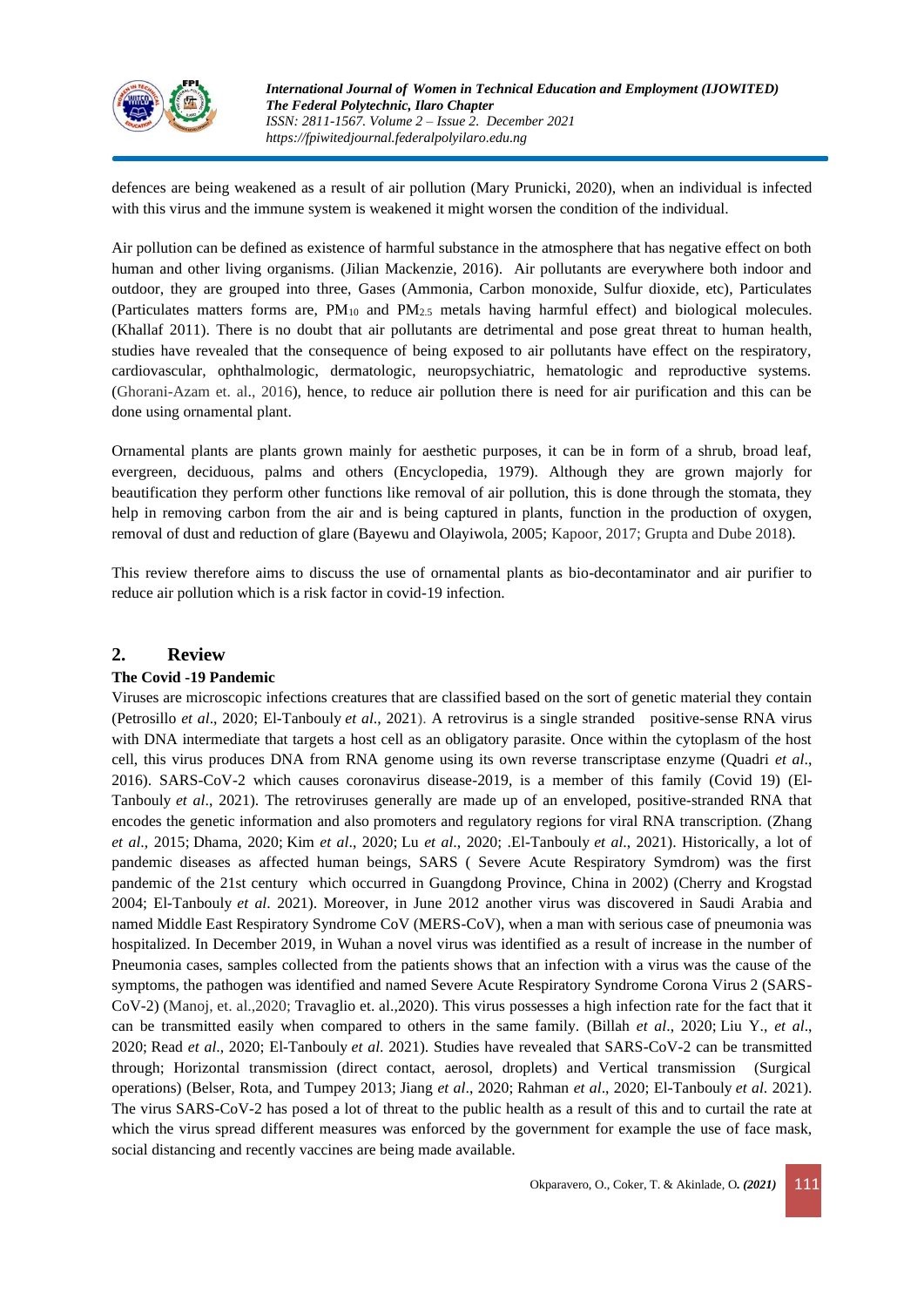

*International Journal of Women in Technical Education and Employment (IJOWITED) The Federal Polytechnic, Ilaro Chapter ISSN: 2811-1567. Volume 2 – Issue 2. December 2021 https://fpiwitedjournal.federalpolyilaro.edu.ng*

## **The SARS-CoV-2 Virus**

SARS-CoV-2 belongs to the coronaviridae family are a made up of positive-sense, single stranded RNA (CoV) [\(Sturman and Holmes 1983;](https://www.frontiersin.org/articles/10.3389/fmolb.2021.709395/full#B138) [El-Tanbouly](https://www.frontiersin.org/people/u/1218484) *et al*. 2021; Li *et al*., 2019). SARS-CoV and MERS-CoV are two extremely pathogenic virus that can be responsible for respiratory syndrome in humans. (Li *et al*., 2019) and this has affected human for decades. There is similarity between Covid 19 and SARS based on its clinical features although, it has fatality rate of 2.3% lower when compared to that of SARS 9.5 % and far lower when compared to that of MERS (34.4%), due to the fact, virus can exsit in the air for a long period, necessitating the use of air filtration as mitigating strategy. (Petrosillo *et al*., 2020; [El-Tanbouly](https://www.frontiersin.org/people/u/1218484) *et al*. 2021). The major symptoms of patient infected with Covid -19 includes dry cough, breathing, headache, fatigue, sore throat, pneumonia, tiredness etc., [\(El-Tanbouly](https://www.frontiersin.org/people/u/1218484) *et al*. 2021; Hosseini *et al*., 2020), this corroborate to the fact that clean air is vital, hence polluted should be bio-decontaminated/purified.

### **COVID 19 In Nigeria**

Index case was discovered in Nigeria on 24<sup>th</sup> of February, 2020 (NCDC, 2020) and since then the virus has spread across the country. As of  $14<sup>th</sup>$  September, 2020 Nigeria has 56,388 confirmed cases with 37 States affected including the Federal Capital Territory, 35,773 male while 20,615 female. Globally 28,918,900 confirmed cases with 922,252 deaths. Although, Nigeria has been grouped as one of the 13 high-risk African countries with weak state of heath care system. (Marbot, 2020; Amzat *et. al*, 2020). To curtail the spread of this virus, different measure was put in place by the Federal government which includes, an initial lockdown of nonessential activities, closure of schools, ban on international flight, ban was placed on large gatherings, people being advised to use face mask etc, although the lockdown is being eased in phases. (NCDC, 2020).

#### **Air Pollution and COVID 19**

Studies have revealed that the means by which SARS-CoV-2 spreads is by three source; Aerosol; they are solid particles such as dust, fumes and smokes or liquid droplets such as fogs and midst suspended in the air (Enclopedia of Toxicology 2014), respiratory droplets that are large and contact with surfaces that are infected. [\(Pagliano and Kafil 2020;](https://www.frontiersin.org/articles/10.3389/fmolb.2021.709395/full#B105) [El-Tanbouly](https://www.frontiersin.org/people/u/1218484) *et al*. 2021), these are the means by which this viruses spreads, people with underline ailments when infected with this virus may not survive because of the underline ailments they have and one the root cause of this disease is polluted air. Air pollution is the presence of harmful substance in the atmosphere that can bring about or pose threat to human health, have negative effect on living organisms and the environment at large (Admassu, and Wubeshet, 2011). Air pollutants are everywhere, it can be outdoor or indoor. According to WHO, air pollution is the world largest single environmental health risk, if this menace can be combated, millions of lives will be saved. According to WHO to 2012, both indoor and outdoor air pollution can cause cardiovascular diseases (Ischaemic heart disease), cancer, respiratory diseases (Acute Respiratory Infections and Chronic Obstructive Pulmonary Disease).

The Assistant Director-General Family, Women and Children's Health says, to prevent chronic diseases and minimize disease risk, the air we breathe in should be clean. People died as a result of cardiovascular diseases majorly, due to polluted air.

Outdoor air pollution-caused deaths – breakdown by disease;

40% - ischaemic heart disease;

40% - Stroke;

11% - Chronic Obstructive Pulmonary Disease (OCPD)

6 % - lung cancer

3% - acute lower respiratory infections in Children.

Source; (WHO, 2012)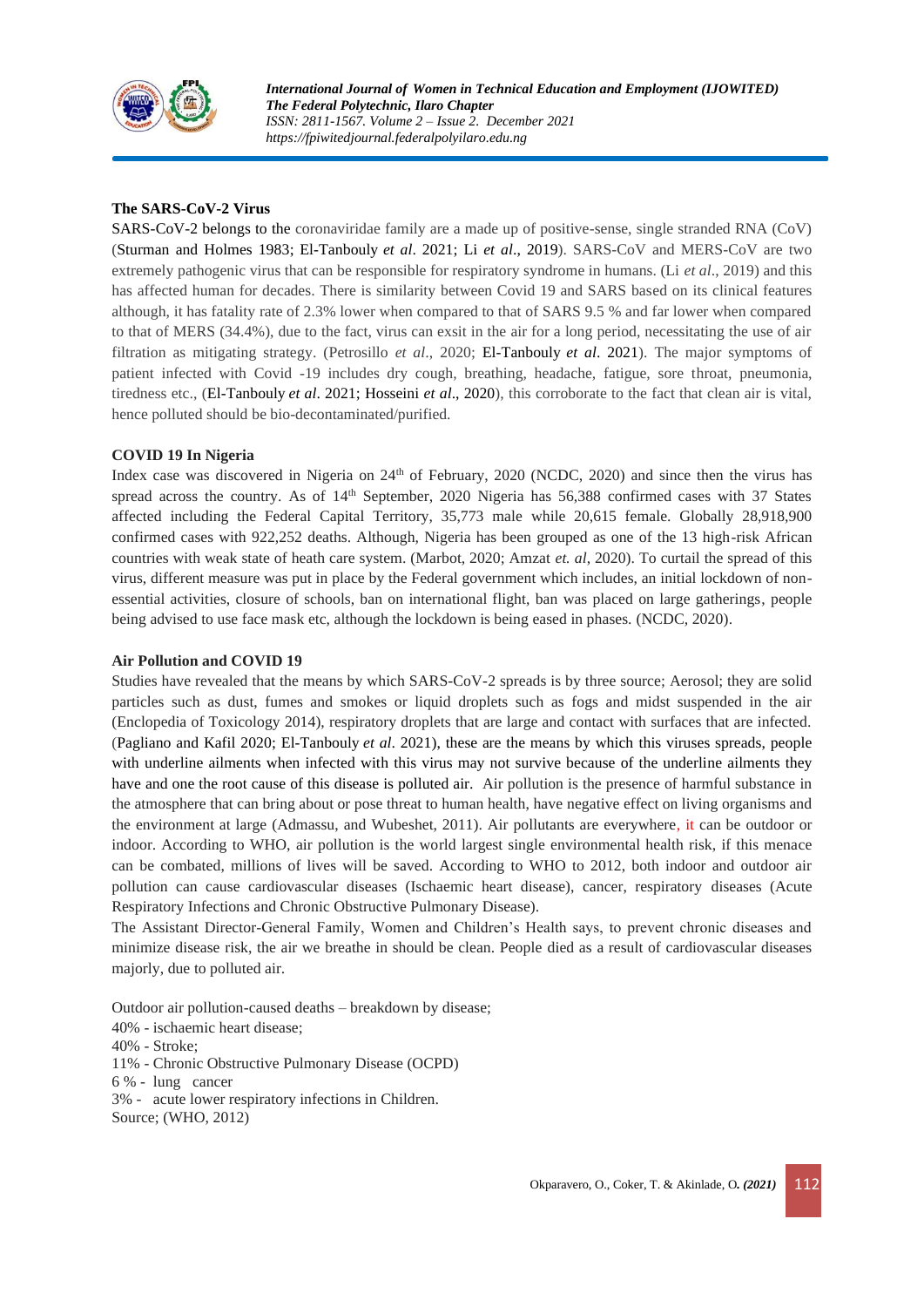

Indoor air pollution – caused deaths – breakdown by disease 34% - Stroke; 26% - ischaemic heart disease 22% - COPD; 6%- lung cancer Source; (WHO, 2012).

| <b>Table 1.</b> Major Outdoor The Pondually Bources and Effects in Fublic Health |        |                                                |                                  |  |  |  |  |
|----------------------------------------------------------------------------------|--------|------------------------------------------------|----------------------------------|--|--|--|--|
| Pollutants                                                                       |        | Sources                                        | <b>Effects</b>                   |  |  |  |  |
| Ozone $(O_3)$                                                                    |        | Formed when Nitrogen Oxide and Volatile        | Frequent Asthma, Sour throat,    |  |  |  |  |
|                                                                                  |        | Organic compounds mix in sunlight.             | Dyspnea.                         |  |  |  |  |
| Carbon dioxide $(CO2)$                                                           |        | Burning oil, coal and natural gases            | Vision<br>defects.<br>reduces    |  |  |  |  |
|                                                                                  |        |                                                | respiration and brain function.  |  |  |  |  |
| Carbon Monoxide (CO)                                                             |        | Fossil fuels, furnaces and heaters             | Faintness, Headaches.            |  |  |  |  |
| Nitrogen dioxide $(NO2)$                                                         |        |                                                | Cough, short breath, respiratory |  |  |  |  |
| Sulphur dioxide $(SO2)$                                                          |        |                                                | infections, defect in lungs.     |  |  |  |  |
|                                                                                  |        | Industrial processes, coal, oil in power plant | Irritation of the eyes and nose, |  |  |  |  |
|                                                                                  |        |                                                | respiratory inflammations.       |  |  |  |  |
| Toxic Air Pollutants                                                             |        | Chemical plants.                               | Cancer                           |  |  |  |  |
| Particulate<br>Suspended                                                         | Matter | Mixture of solid and liquid organic and        | Respiratory illness, Abnormal    |  |  |  |  |
| $(PM_{10} PM_{2.5} SPM)$                                                         |        | inorganic materials.                           | lungs gas exchange functions.    |  |  |  |  |

**Table 1:** Major Outdoor Air Pollutant Sources and Effects in Public Health

Source; (Kapoor, 2017; Jonathan Levy, Harvard School of Public Health. Based on information provided by the Environmental Protection Agency).

A study was conducted at Harvard University (Study awaiting peer review) revealed that an individual exposed to high-particulates pollution has 8% likelihood to die when compared with the individual less exposed (just one small unit less), (Paul Costello, 2020). To corroborate another study was conducted in Italy deduced that air pollution can trigger fatality rate due to Covid 19 infection. (Bon Lau, 2020). Particle pollution are particles that can be inhaled,  $(PM_{10}$  inhalable particles and PM  $_{2.5}$  fine inhalable particles), Particulate matters with diameter of size 2.5 are fine particles that can be inhaled deeply even to the lungs and can travel all through the body, this can result in chronic disease in human. It is important for us to understand the level of pollutants our body can tolerate; with this we know how vulnerable our body may be to this disease. (United States Environmental Protection Agency, 2018; Paul Costello, 2020).

An individual that has been exposed to pollution, the immune system of that individual is suppressed as a result of the exposure and thereby increasing the risk of death when infected with the disease. (Bon Lau, 2020). A review also identified that people with prior Chronic diseases (Diabetes, Hypertension, Respiratory System Disease) and cardiovascular diseases are more susceptible to Covid 19 by triggering proinflammatory responses that can cause weak immune system. (Bon Lau, 2020). As a result of the negative impact of polluted air, hence, there is need for air purification, although this can be done using different methods (filtration and radiation) however, the method is expensive and impracticable for residual use, a method that can be employed that is environment friendly and cheap is the use of ornamental plants to purify the air.

## **Death from Respiratory disease and Covid-19**

All parts of the respiratory system suffer from COVID-19 virus, the airways and alveoli, the pulmonary components (Shari *et al.,* 2020**)**. United Kingdom recorded 14% deaths of COVID-19 patients who had asthma (Docherty, A. B., Harrison, E. M. and Green, C. A. 2020) and International Severe Acute Respiratory and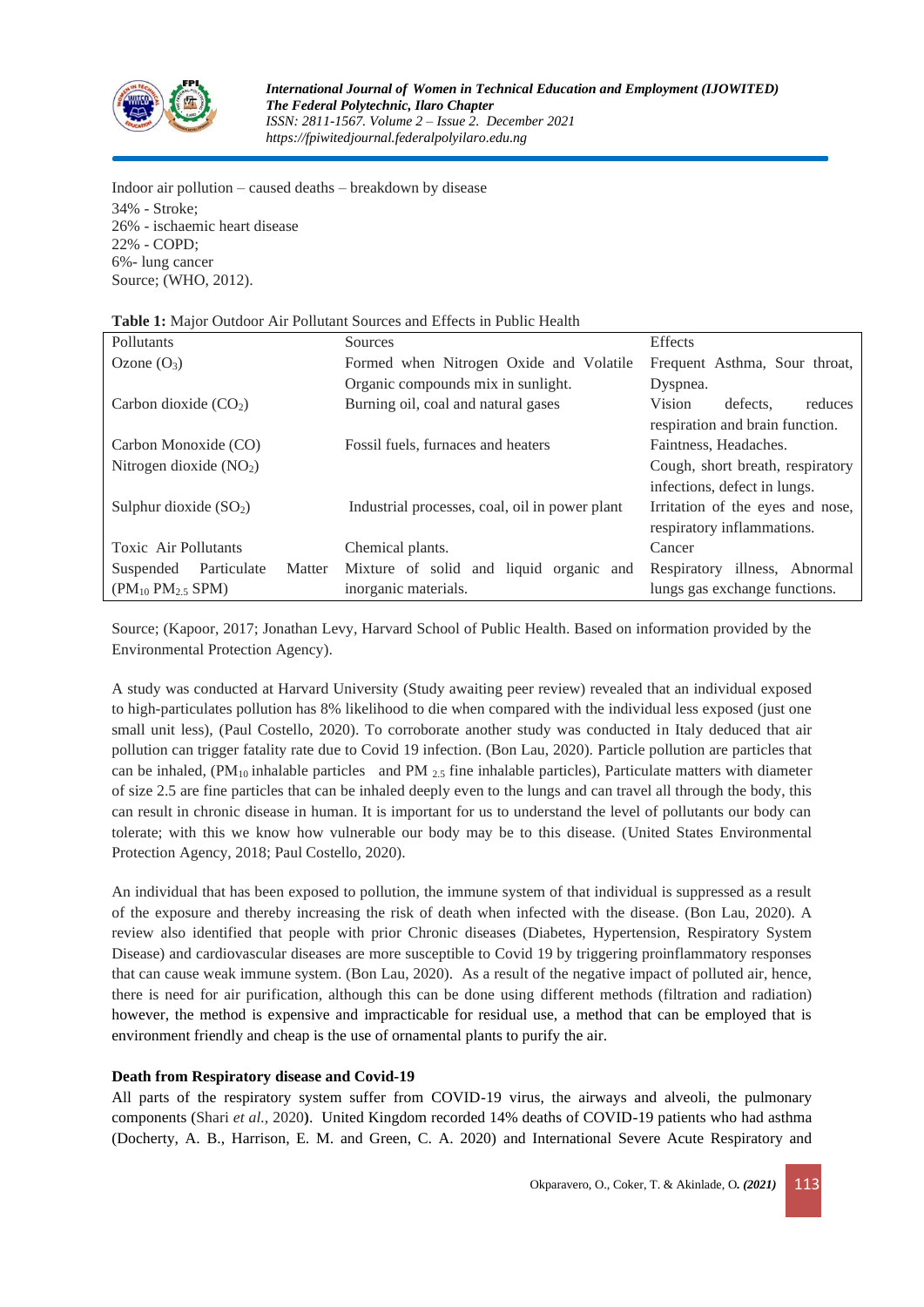

Emerging Infection Consortium (ISARIC) had similar report from chronic pulmonary disease and asthma patients (16% and 13% respectively) (ISARIC (2020). United State of America centre for disease control implicated Chronic Respiratory Diseases (CRDs) as one of the prevailing underlying diseases in COVID-19 patients hospitalized (aged 18–29 years) (Garg, S., Kim, L., and Whitaker, M. 2020).

## **Ornamental Plant as Phytoremediation**

The removal of air pollution from the atmosphere is part of the important function that plants performs, they also reduce heat build-up and remove dust from the air (Baiyewu *et al*, 2005; Kapoor, 2017), and beautify the environment. Plants have an important part in human survival by promoting a healthy lifestyle, which results in a stronger immune system capable of battling disease. Asight aesthetic purpose, ornamental plants help in regulation of temperature and humidy of advantage in human mental. (Deng [and Deng 2018;](https://www.frontiersin.org/articles/10.3389/fmolb.2021.709395/full#B30) [\(El-Tanbouly](https://www.frontiersin.org/people/u/1218484) *et al*., 2021). Photosynthesis is a well-known mechanism in which plants purify the air by taking in carbon dioxide and producing oxygen, plants absorb oxygen and releases carbon dioxide through the process respiration. Based on these two processes there is inflow and outflow of air through the stomata which is the major components in plants, used for absorption and filtration process. [\(El-Tanbouly](https://www.frontiersin.org/people/u/1218484) *et al*., 2021). In choosing an ornamental plant, location, purpose, adaptability to soil, weather, all these factors vary widely, and they should be considered, the vulnerability of plant species to air pollutants varies as well.

## **Features of ornamental plants that can be used to reduce pollution**

The important factors to consider in the ornamental plants to be used are evergreen, large leaved, rough bark, native to the environment, ecologically compatible, low water requirement, minimum care, high absorption of pollutants, resistant pollutants, canopy spread, aesthetic features (attractive flower) ability to tolerate pollution and remove dust (Reshma *et al*, 2017; Kumar *et al*., 2013).

Ways in which plants and trees reduce air pollution includes, (Brethour *et al*., 2007; Reshma *et al.,* 2017 McPherson, 2005).

- Absorption of gases through their leaves and stomata
- They intercept Particulate Matter on plant surfaces.
- Oxygen is released through the process of photosynthesis
- Transpiration and shading of building surfaces occur, which lowers local air temperature.
- Lowering of Parking Lot temperatures and Cars been shaded reduces evaporative emissions of hydrocarbon from fuel tanks and hoses. (McPherson, 2005).

## **Scientific Research on Phytoremediation of Ornamental Plants.**

Research have shown that, some ornamental plants can remove some toxic gases (Ammonia, Formaldehyde, Toluene, Volatile Organic Compounds) from the environment (Kapoor, 2017). A study was conducted using commonly used ornamental species 28 in number, for interior plantscapes to examine their ability to remove volatile pollutant, Aromatic hydrocarbon (Benzene and Toluene), alphatic hydrocarbon (octane), halogenated hydrocarbons {(trichloroethylene TCE)}, and terpene (a-pinene). Four ornamental species, *Hemsigrapahis alternata*, *Hendera helix*, *Hoya carnosa*, and *Asparagus densiflorus* exhibited greater removal efficiency for all pollutants, *Tradescantia pallida* displayed higher removal efficiency for four VOCs out of five (i.e benzene, toluene, TCE and a-pinene). Their removal efficiency ranged among the five species from 26.08 to 44.4 g/m3.m2/h of the total VOCs. *Fittonia argyroneura* effectively removed benzene, toleuene and TCE, *Ficus benjamina* effectively removed octane and a-pinene, moreso, *Polyscias fuiticosa* effectively removed octane. Due to variation in removal of efficiency among the species, multiple species are required for optimum improvement of indoor air quality.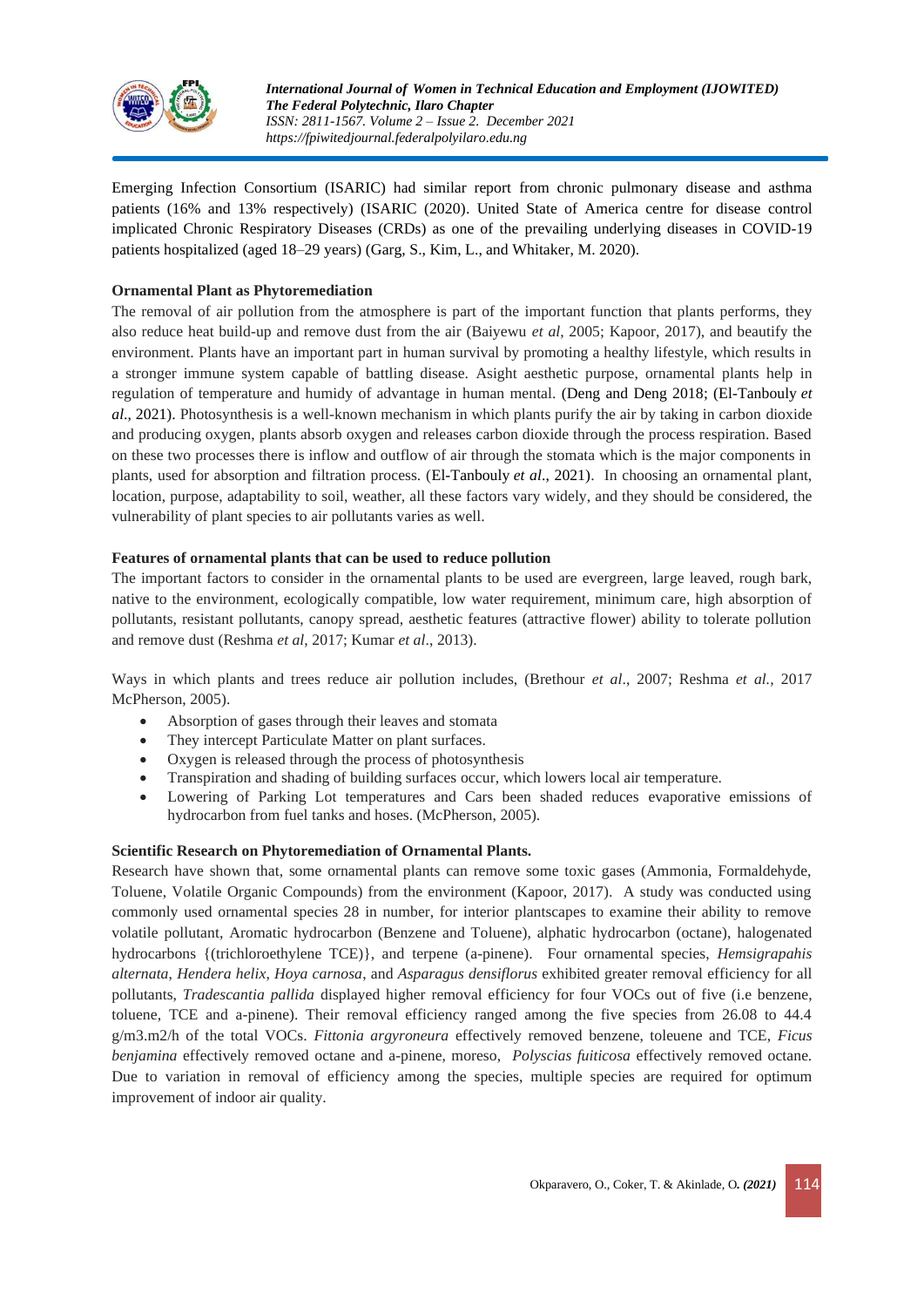

Enete and Ogbona worked on five species of outdoor ornamental shrubs (Ixora Red, Yellow Bush, Masquerade Pine, Tuja Pine and Yellow ficus) reported that Ixora Red had the highest Air Pollution Tolerance Index while yellow bush with the lowest, Ixora Red tolerate pollutants more when compared to other ornamental plants. (Enete and Ogbona, 2012; Reshma *et al.* 2017). Gawronska and Bakera, 2014 also conducted a study on removal of Particulate Matter from indoor air using Spider plant, it was revealed that spider plants accumulate Particulate Matter and also contribute to air quality. Moreso, the report of the research conducted by Abass *et al.,*2017 on indoor plant for passive removal of indoor ozone, also reported that indoor plants removed ozone moderately from indoor air. (Abass *et al*,. 2017; Sharma *et al*., 2019).

| <b>Scientific Name</b>   | <b>Common Name</b>    | Family        | <b>Growth Habit</b> | <b>Type of Plant</b>  |
|--------------------------|-----------------------|---------------|---------------------|-----------------------|
| Ficus benjamina          | Weeping fig.          | Moraceae      | Small plant         | Indoor plant          |
| Draceana frangrans       | Draceana              | Liliaceae     | Small plant         | Indoor plant          |
| Codiaeum variegatum      | Croton                | Euphorbiaceae |                     | Outdoor and           |
|                          |                       |               | Medium plant        | Indoor plant.         |
| Dieffenbachia seguine    | Dumb cane             | Arecaceae     | Small Plant         | <b>Indoor Plant</b>   |
| Sansevieria trifasciata  | Mother-in-laws tongue | Asparagaceae  |                     |                       |
|                          |                       |               | Small plant         | Indoor plant          |
| Ficus alii               | Alii ficus            | Moraeae       | Small palnt         | Indoor plant          |
| Aloe barbadensis         | Aloe vera             | Liliaceae     | Small plant         | Indoor and<br>Outdoor |
| Psidium guajava          | Guava                 | Myrtaceae     | Small tree          | Out door plant        |
| Azadirachta indica       | Neem                  | Meliaceae     | Large tree          | Out door plant        |
| Polyalthia longifolia    | Masquerade Tree       |               | Large/Tall Tree     | Outdoorplant          |
| Delonix regia            | Flame of the forest   | Fabaceae      | Large tree          | Outdoor plant         |
| Eucalyptus camaldulensis | Southern blue gum     | Myrtaceae     | Large/Tal tree      | Outdoor plant         |

Source: (Beckett *et al*., 2000; Freer-Smith *et al*., 2004; Rzepka *et al*., 2005; Lakshmi *et al*., 2008; Kim *et al*., 2008; Tripathi *et al*., 2009 and Jaya, 2010; Kapoor, 2017; [El-Tanbouly](https://www.frontiersin.org/people/u/1218484) *et al*. 2021).

## **Clean Air Reduces the Risk of Covid 19**

Wu *et al.*, (2020) reported that part of the factors that increases death rate of Covid 19 is air quality, underlined health issues (respiratory and cardiovascular) of some people, aggravated the risk of death ratio (Karuppasamy, 2020) when infected with the virus. WHO reported that dirty air leads to the death of 7 million annually, this occurs as a result of people being exposed to polluted air, for example Particulate Matters, when inhaled, causes some health challenges example hypertension, Heart disease, Breathing trouble and diabetes, all this aggravates complications in Coronavirus patients which can lead to death, but an individual that is less exposed to polluted air, without underlined health issues, have more chance of survival when infected with the virus. (Geographic, 2020).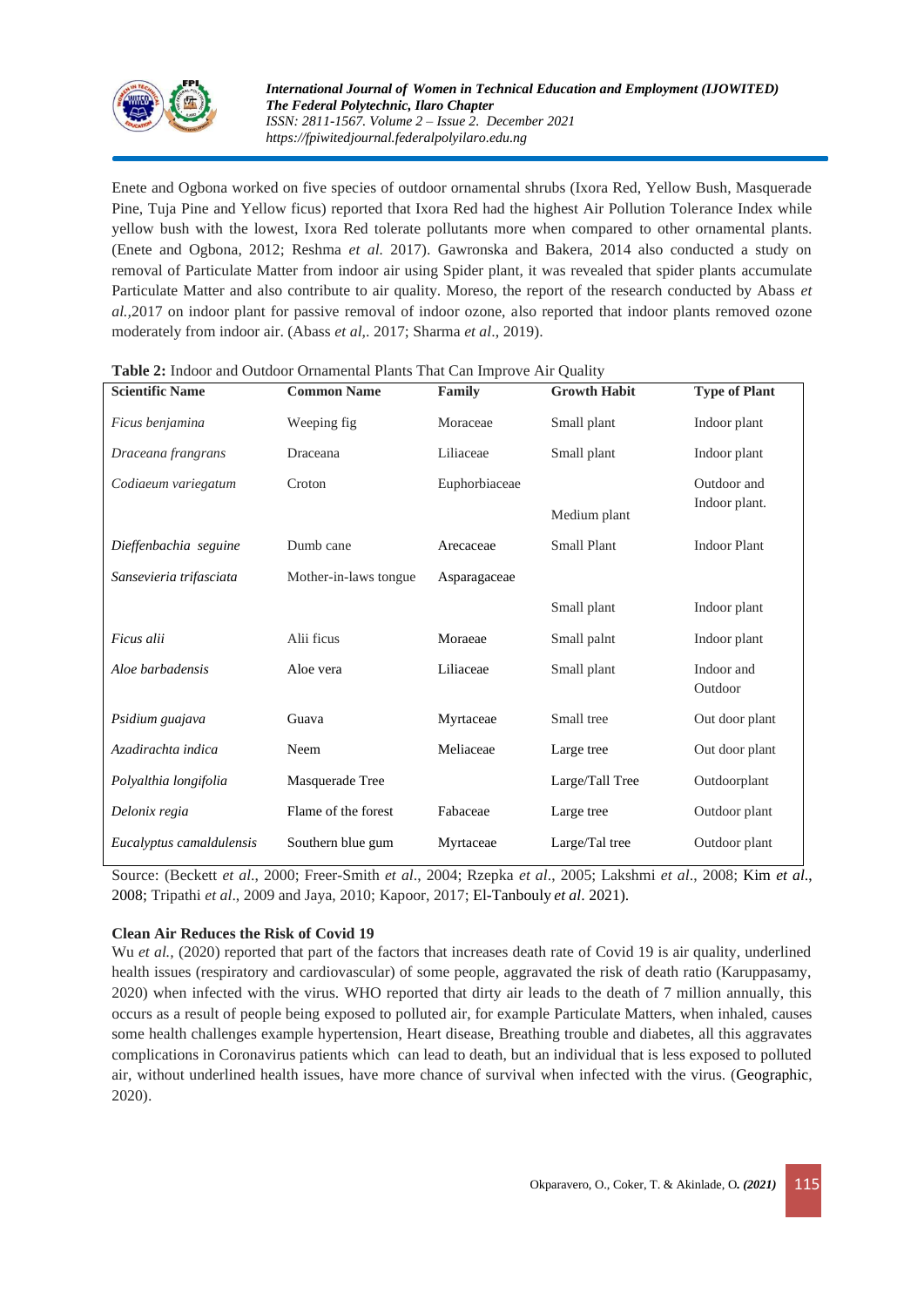

## **3. Conclusion**

To combat the menace of respiratory illness as a result of polluted air, which increases death rate of Coronavirus patients, the availability of ornamental plants both indoor and outdoor is important, helps in cleaning the air (absorbing the pollutants) and making the environment more conducive which reduces mortality rate. This study was able to review and identify some Ornamental plants that can serve as bio-decontaminator and air purifier to reduce air pollution which is a risk factor in covid-19 infection.

## **References**

- Abbass, O. A., Sailor, D. J. & Gall, E.T. (2017). Effectiveness of indoor plants for passive removal of indoor ozone. *Building and Environment*, 119, 62-70.
- Abd El Aziz, N. G., Mahgoub, M. H., Azza, M. M., Farahat, M. M. & Abouziena, H. F. (2015). Potentiality of ornamental plants and woody trees as phytoremediators of pollutants in the air: a review. *International Journal of Chem Tech Research*, 8 (6), 468-482.
- Admassu, M.. & Wubeshet, M. (2011). For Environmental Health Science Students. *E. Miaśkiewicz-Peska and M. Łebkowska,"* Effect of antimicrobial air filter treatment on bacterial survival,*" Fibres & Textiles in Eastern Europe*, *19*, 1.
- Amzat, J., Aminu, K., Kolo, V. I., Akinyele, A. A., Ogundairo, J. A. & Danjibo, M. C. (2020). Coronavirus outbreak in Nigeria: Burden and socio-medical response during the first 100 days. *International Journal of Infectious Diseases*, *98*, 218-224.
- Baiyewu, R. A., Amusa, N. A. & Olayiwola, O. (2005). Survey on the use of ornamental plants for environmental management in Southwestern Nigeria. *Research Journal of Agriculture and Biological Sciences,* 1(3), 237-240.
- Beckett, K.P.; Smith, P.F. and Taylor, G. 2000. Effective tree species for local air quality management. Journal of Arboriculture, 26(1): 12-18.
- Belser, J. A., Rota, P. A., and Tumpey, T. M. (2013). Ocular Tropism of Respiratory Viruses. *Microbiol. Mol. Biol. Rev.* 77 (1), 144–156. doi:10.1128/mmbr.00058-12.
- Billah, M. A., Miah, M. M., and Khan, M. N. (2020). Reproductive Number of Coronavirus: A Systematic Review and Meta-Analysis Based on Global Level Evidence. *PLoS ONE* 15 11, 1–17.
- Biotechnology Prospects for Phytomonitoring and Phytoremediation, Springer, Tokyo, Japan, 221-234.
- Bon, L. (2020). How Air Pollution Contributes To the Spread of COVID-19. Retrieved September, 2020 at https: //earth.org/air-pollution-exacerbating-the-spread-of-covid-19/
- Bourdrel, T., Annesi-Maesano, I., Alahmad, B., Maesano, C. N., & Bind, M. A. (2021). The impact of outdoor air pollution on COVID-19: a review of evidence from in vitro, animal, and human studies. *European Respiratory Review*, *30*(159).
- Brenda, L. & Tesini, M. D., (2020). Unversity of Rochesterr School of Medicine and Dentistry, Coronaviruses and Acute Respiratory Syndromes (Covid-19, MERS and SARS), 2020.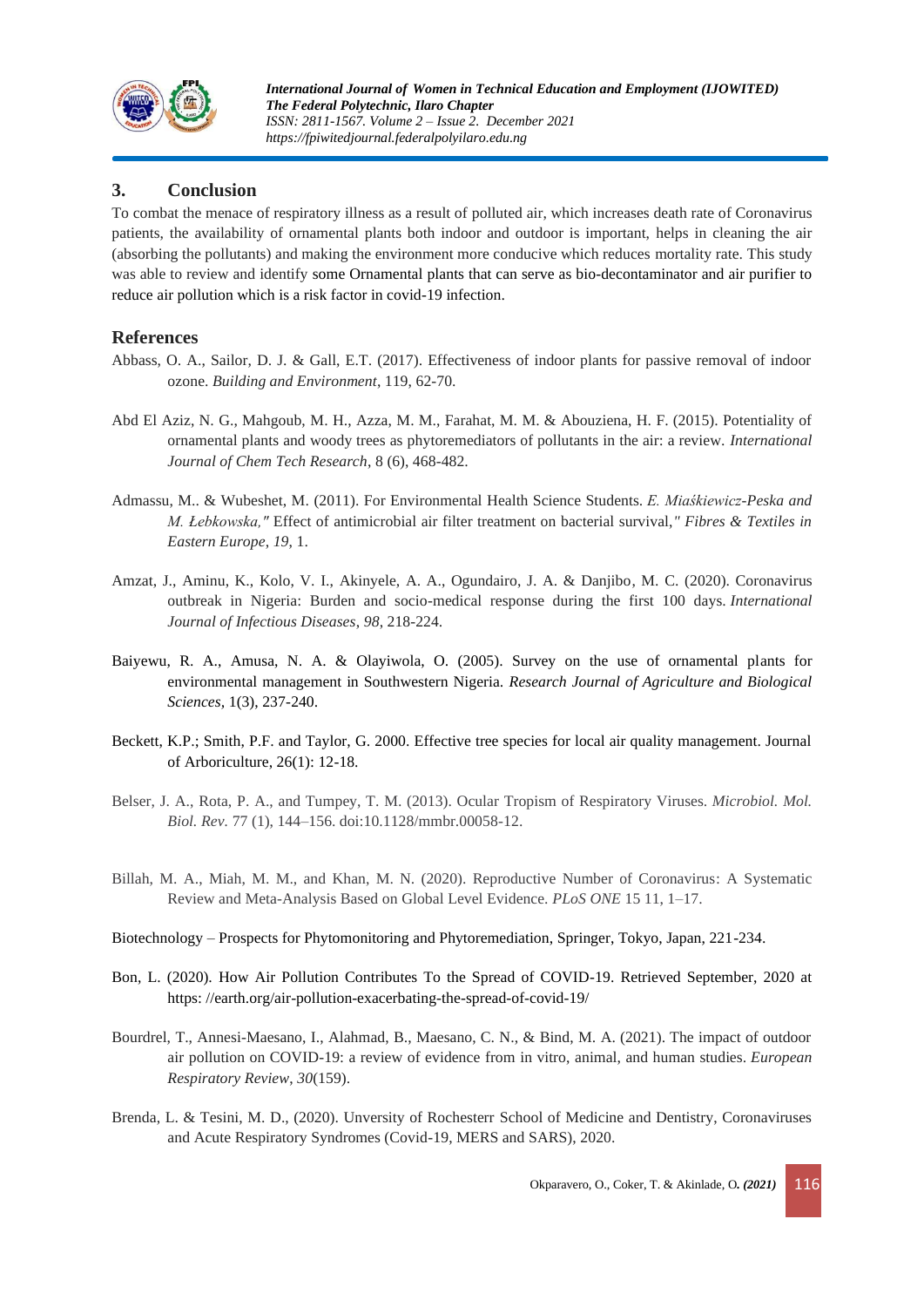

- Brethour, C., Watson, G., Sparling, B., Bucknell, D. & Moore, T. (2007). Literature review of documented health and environmental benefits derived from ornamental horticulture products. Final reports. George Morris Centre,
- Cherry, J. D., and Krogstad, P. (2004). SARS: The First Pandemic of the 21st Century. *Pediatr. Res.* 56 (1), 1– 5.
- Chhotu, D. J. and Fulekar, M. H. (2009). Phytoremediation of heavy metals: Recent techniques. *African Journal of Biotechnology,* 8(6):921-928*.*
- Cui, J., Li, F., & Shi, Z. L. (2019). Origin and evolution of pathogenic coronaviruses. *Nature Reviews Microbiology*, 17(3), 181 – 192.
- Dhama, K. (2020). Update on COVID-19, 10-2020. *Clin. Microbiol. Rev.* 33 (4), 1–48.
- Docherty, A. B., Harrison, E. M. and Green, C. A. (2020). Features of 16,749 hospitalised UK patients with COVID-19 using the ISARIC WHO Clinical Characterisation Protocol. *MedRxiv* 2020; preprint [https://doi.org/10.1101/2020.04.23.20076042
- Dubbey, S., Shri, M., Grupta, A., Rani, V. & Chakrabarty, D. (2018). Toxicity and detoxification of heavy metals during plant growth and metabolism, *Enviromental Chemisty Letters*, 16(4), 1169-1192.
- El-Tanbouly, R., Hassan, Z., & El-Messeiry, S. (2021). The Role of Indoor Plants in air Purification and Human Health in the Context of COVID-19 Pandemic: A Proposal for a Novel Line of Inquiry. *Frontiers in Molecular Biosciences*, *8*, 624.
- Enete, I. C., & Ogbonna, C. E. (2012). Evaluation of Air Pollution Tolerance Index (APTI) of Some Selected Ornamental Shrubs in Enugu City, Nigeria. *IOSR Journal of Environmental Science, Toxicology and Food Technology* (IOSR-JESTFT), 1 (2): 22- 25.
- Freer-Smith, P.H.; El-Khatib A.A. and Taylor, G. 2004. Capture of particulate pollution by trees: a comparison of species typical of semi-arid areas (Ficus nitida and Eucalyptus globulus) with European and North American species. Water, Air, and Soil Pollution, 155: 173–187.
- Garg, S., Kim, L., and Whitaker, M. (2020). Hospitalization rates and characteristics of patients hospitalized with laboratory-confirmed coronavirus disease 2019 - COVID-NET, 14 States, March 1–30, 2020. *MMWR Morb Mortal Wkly Rep* 2020; 69: 458–464. doi:10.15585/mmwr.mm6915e3
- Geographic, N. (2020). Pollution made COVID-19 worse. Now lockdowns are clearing the air. *Sci. Coronavirus Cover*.
- Ghorani-Azam, A., Riahi-Zanjani, B., & Balali-Mood, M. (2016). Effects of air pollution on human health and practical measures for prevention in Iran. *Journal of research in medical sciences: the official journal of Isfahan University of Medical Sciences*, 21, 65.
- Hosseini, E. S., Kashani, N. R., Nikzad, H., Azadbakht, J., Bafrani, H. H., and Haddad Kashani, H. (2020). The Novel Coronavirus Disease-2019 (COVID-19): Mechanism of Action, Detection and Recent Therapeutic Strategies. *Virology* 551, 1–9.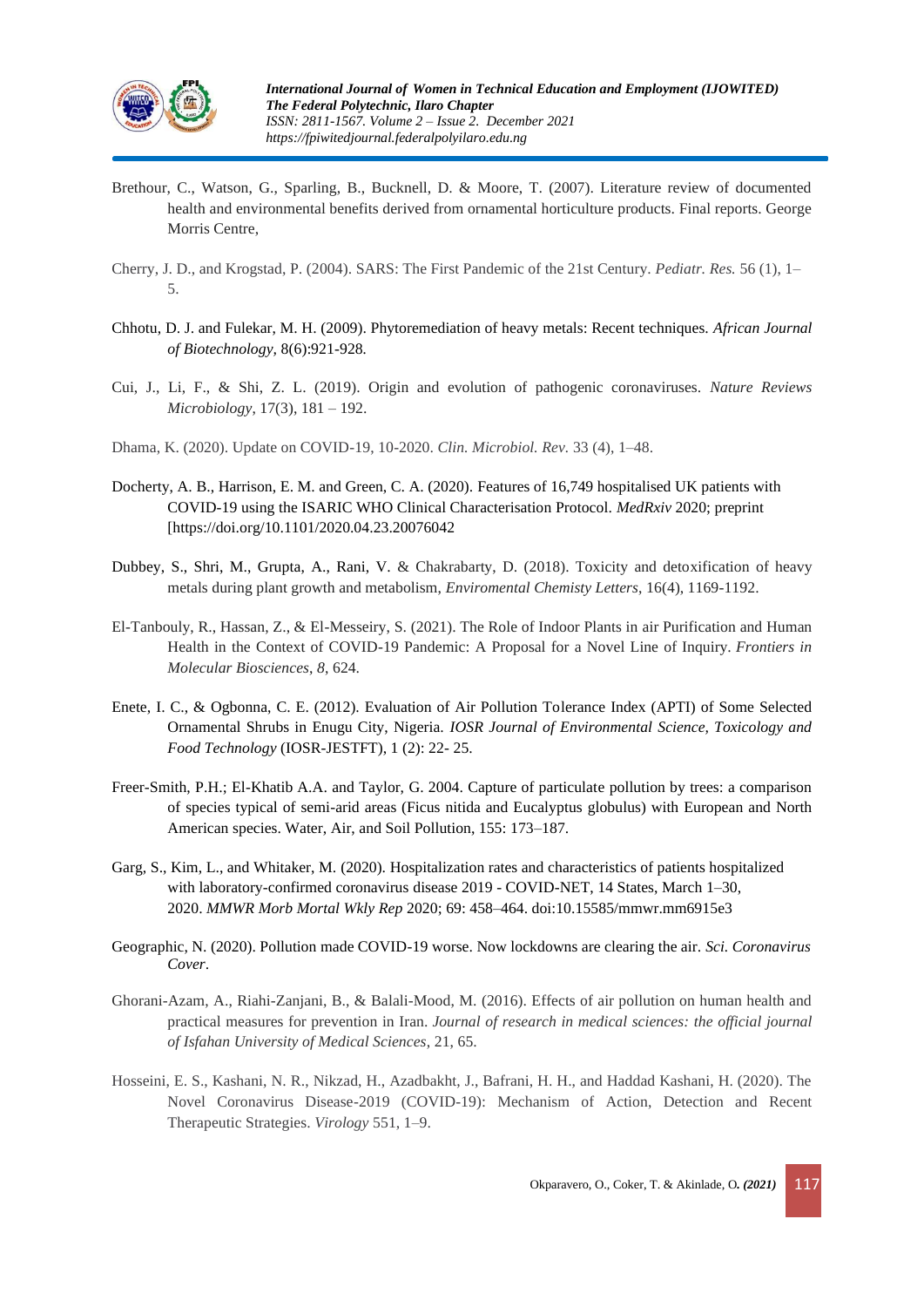

- ISARIC International Severe Acute Respiratory and emerging Infection Consortium 6th May 2020 Report. Oxford, ISARIC, 2020.
- Iuliana F. G. and Barbu I. (2011). The Effects of Air Pollutants on Vegetation and the Role of Vegetation in Reducing Atmospheric Pollution, The Impact of Air Pollution on Health, Economy, Environment and Agricultural Sources, Mohamed K. Khallaf, IntechOpen
- Jiang, F., Deng, L., Zhang, L., Cai, Y., Cheung, C. W., and Xia, Z. (2020). Review of the Clinical Characteristics of Coronavirus Disease 2019 (COVID-19). *J. Gen. Intern. Med.* 35 (5), 1545–1549.
- Jilian Mackenzie, (2016), Natural Defence Council, Air Pollution Everything You Need To Know.
- Kapoor, M. (2017). Managing ambient air quality using ornamental plants-an alternative approach. *Universal Journal of Plant Science*, *5*(1), 1-9.
- Karuppasamy, M. B., Seshachalam, S., & Natesan, U. (2020). Air pollution improvement and mortality rate during COVID-19 pandemic in India; global intersectional study. *Air Qual Atmos Helath* (2020).
- Khallaf, M. (Ed). (2011). The impact of air pollution on health, economy, environment and agricultural sources. BoD- Book on Demand.
- Kim, D., Lee, J.-Y., Yang, J.-S., Yang, J. W., Kim, V. N., Chang, V. H., *et al*. (2020). The Architecture of SARS-CoV-2 Transcriptome. *Cell* 181 (4), 914–921.e10.
- King, A. M. Q., Adams, M. J., Carstens, E. B., & Lefkowitz, E. J. (2012). Order-tymovirales, virus taxonomy.
- Klassen, S. P, McLean, J. E. Grossel, P. R. & Sims, R.C. (2000). Fate and behavior of lead in soils planted with metal resistant species (River birch and small wing sedge). *J. Environ. Qual.,* 29: 1826-1834.
- Kurmar, R. S., Arumugam, T., Anandakumar, C. R., Balakrishnan, S. & Rajavel, D. S. (2013). Use of Plant Species in Controlling Enviromental Pollution-A Review. *Bull. Env. Pharmacol. Life Sci.,* 2 (2): 52-63.
- Lakshmi, P. S., Sravanti, K.L. and Srinivas N. 2008. Air pollution tolerance index of various plant species growing in industrial areas. The Ecoscan, 2(2): 203-206
- Li, X., Luk, H. K. H., Lau, S. K. P., and Woo, P. C. Y. (2019). *Human Coronaviruses: General Features*. Amsterdam, Netherlands: Elsevier. doi:10.1016/b978-0-12-801238-3.95704-0
- Lu, R., Zhao, X., Li, J., Niu, P., Yang, B., Wu, H., *et al*. (2020). Genomic Characterisation and Epidemiology of 2019 Novel Coronavirus: Implications for Virus Origins and Receptor Binding. *The Lancet* 395 (10224), 565–574. doi:10.1016/s0140-6736(20)30251-8
- Manoj, M. G., Kumar, M. S., Valsaraj, K. T., Sivan, C., & Vijayan, S. K. (2020). Potential link between compromised air quality and transmission of the novel corona virus (SARS-CoV-2) in affected areas. *Environmental Research*, 110001.
- Marbot, O. (2020). Coronavirus Africa Map; Which countries are most at risk? retrieved September, 2020 at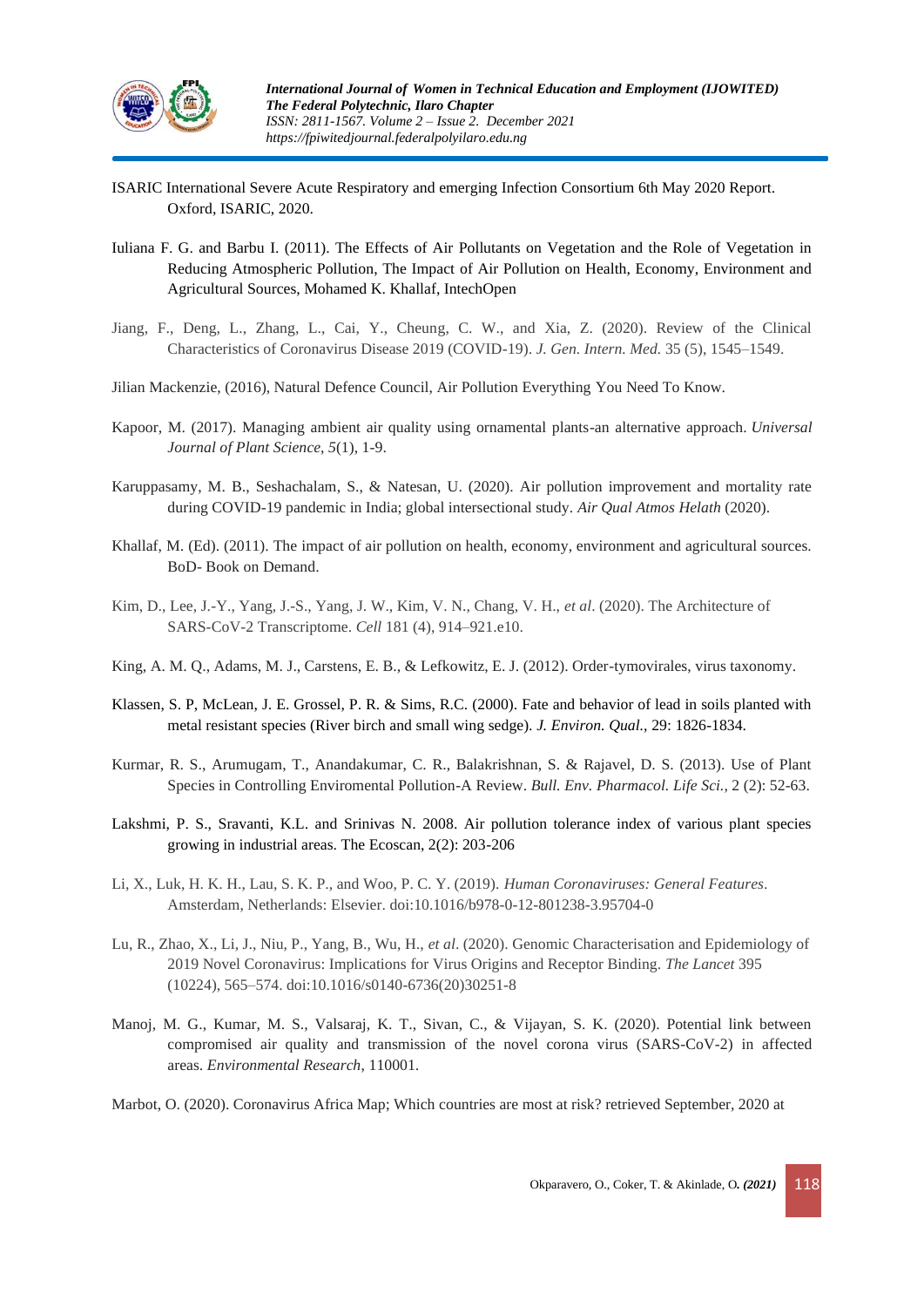

- Mary Prunick, (2021). Stanford researcher discusses link between air pollution and COVID-19. Retrieved November 24<sup>th</sup> at https:// news.stanford.edu/202/06/30/links-covid-19-air-pollution.
- McPherson, E. G. (2005). Trees with Benefits. *American Nurseryman* April1: 34-40
- McPherson, E. G. 2005. Trees with Benefits. American Nurseryman April 1: 34-40
- Myint, S. H. (1994). Human coronaviruses: a brief review. *Reviews in Medical Virology*, *4*(1), 35.
- Pagliano, P., and Kafil, H. S. (2020). Protection and Disinfection Policies. *Le Inferziono in Medicina* 2 (April), 185–191.
- Pan American Health Organization (PAHO), 2021.
- Petrosillo, N., Viceconte, G., Ergonul, O., Ippolito, G., and Petersen, E. (2020). COVID-19, SARS and MERS: Are They Closely Related? in Clinical Microbiology and Infection (January).
- Rahman, H. S., Aziz, M. S., Hussein, R. H., Omer, S. H. S., Khalid, E. S., Abdulrahman, N. A. (2020). The Transmission Modes and Sources of COVID-19: A Systematic Review. *Int. J. Surg. Open* 26, 125– 136. doi:10.1016/j.ijso.2020.08.017
- Read, J. M., Bridgen, J. R. E., Cummings, D. A. T., Antonia, H., and Jewell, C. P. (2020). Novel Coronavirus 2019-NCoV: Early Estimation of Epidemiological Parameters and Epidemic Predictions. *MedRxiv* 2020 (January). doi:10.1098/rstb.2020.0265
- Reshma, V. S., Prashant, K. and Chaitra, G. S. (2017). Significant Role of Ornamental Plants as Air Purifiers A Review*. Int.J.Curr.Microbiol.App.Sci*. 6(8): 2591-2606.
- Rzepka, M.A., Cuny1, D., Davranche, L., Cazier, F., Denayer, F.O. and Haluwyn, C.V., 2005. Air quality assessment in an industrial area in France using monitoring plants. In Books of Abstracts, Third International Conference on Plant and Environmental Pollution, 29th Nov.-2, Dec., NBRI, Lucknow, India. p. 9 SI/O- 17
- Sawidis, T., Marnasidis, A., Zachariadis, G., & Stratis, (1995). A Study of air pollution with heavy metals in Thessalanoniki city (Greece) using trees as biological indicator. Archives *of Environmental Contamination and Toxicology*, 28 (1), 118-124.
- Shari B. Brosnahan, Annemijn H. Jonkman, Matthias C. Kugler, John S. Munger, David A. Kaufman (2020). COVID-19 and Respiratory System Disorders: Current Knowledge, Future Clinical, and Translational Research Questions. Article in Arteriosclerosis Thrombosis and Vascular Biology. DOI: 10.1161/ATVBAHA.120.314515 Downloaded from http://ahajournals.org by on February 22, 2021
- Sharma, P., Toma, P. C., & Chapadgaonkar, S. S. (2019). Phytoremediation of indoor pollution-a mini review. *World J. Pharma Res,* 8, 2136-2143
- Sturman, L. S., and Holmes, K. V. (1983). The Molecular Biology of Coronaviruses. *Adv. Virus. Res.* 28 (C), 35–112. doi:10.1016/s0065-3527(08)60721-6